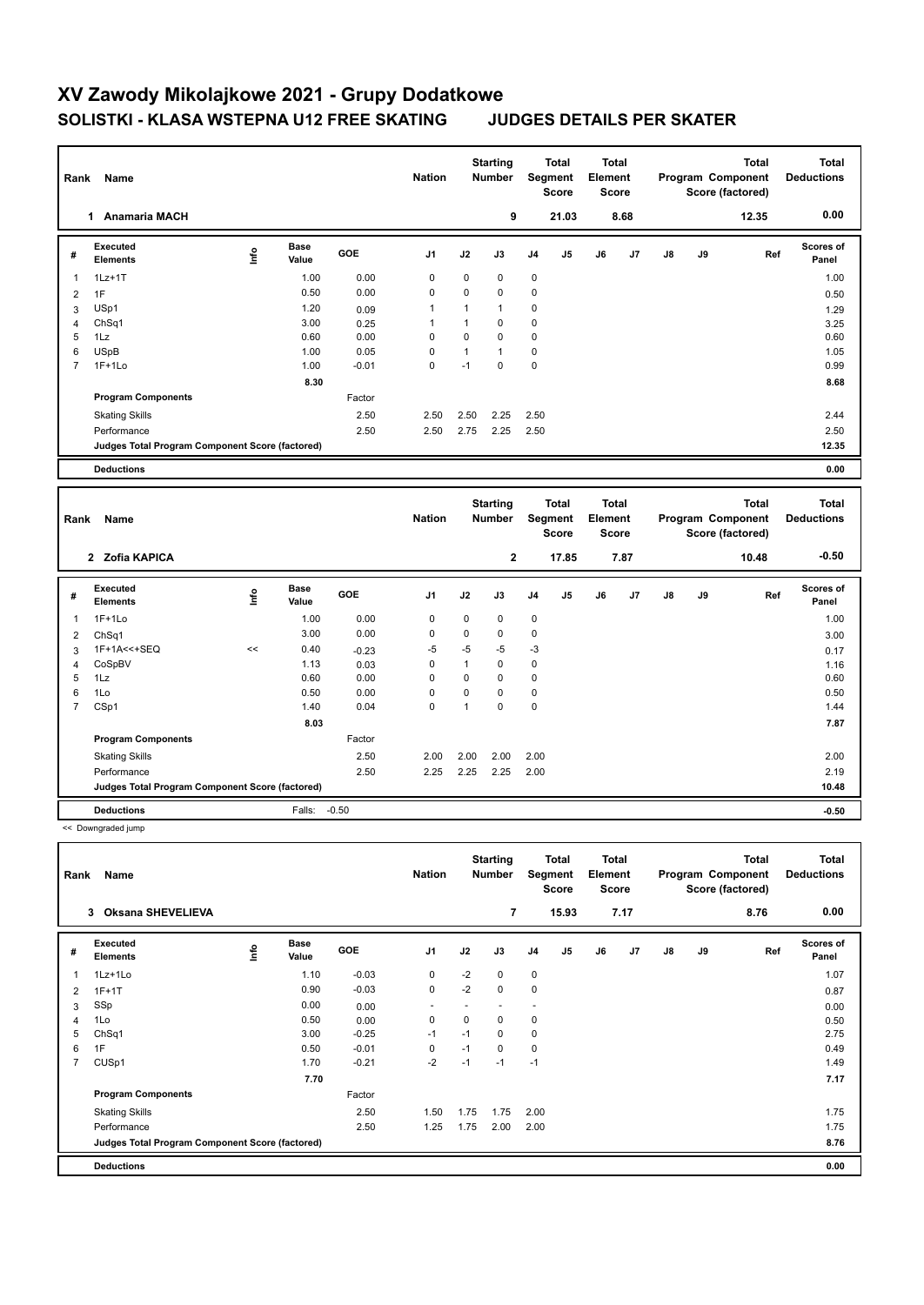## **XV Zawody Mikolajkowe 2021 - Grupy Dodatkowe SOLISTKI - KLASA WSTEPNA U12 FREE SKATING JUDGES DETAILS PER SKATER**

## **Starting Total Total Total Total Rank Name Nation Nation Element Segment Program Component Deductions Score Score Score (factored) 4 Milena BUJOCZEK 4 13.76 5.33 8.93 -0.50 Executed Base Scores of #**  1Fq q 0.37 **Info Ref Value GOE J1 J2 J3 J4 J5 J6 J7 J8 J9 Elements Panel** 1 1 Fq q 0.50 -0.13 -3 -3 -2 -2 2 1Fq q 0.50 -0.10 -2 -2 -2 -2 0.40 3 1Lze<+1Lo < 0.86 -0.23 -5 -5 -4 -4 0.63 4 CoSp 0.00 0.00 - - - - 0.00 5 ChSq1 3.00 -0.25 -2 0 0 0 2.75 6 1Lze<+1Lo<< << 0.36 -0.17 -5 -5 -5 -4 0.19 7 SSpB 1.10 -0.11 -1 -1 -1 -1 0.99  **6.32 5.33 Program Components**  Factor Skating Skills 1.25 2.00 1.75 1.75 2.50 1.69 Performance 2.50 2.50 1.50 2.50 2.00 1.50 2.50 2.00 1.50 2.50 2.00 1.88 **Judges Total Program Component Score (factored) 8.93 Deductions** Falls: -0.50 **-0.50**

< Under-rotated jump << Downgraded jump e Wrong edge q Jump landed on the quarter

| Rank | Name                                            |      |                      |            | <b>Nation</b>  |          | <b>Starting</b><br><b>Number</b> | Segment        | Total<br><b>Score</b> | <b>Total</b><br>Element<br><b>Score</b> |      |               |    | <b>Total</b><br>Program Component<br>Score (factored) | <b>Total</b><br><b>Deductions</b> |
|------|-------------------------------------------------|------|----------------------|------------|----------------|----------|----------------------------------|----------------|-----------------------|-----------------------------------------|------|---------------|----|-------------------------------------------------------|-----------------------------------|
|      | Izabela WRONKOWSKA<br>5                         |      |                      |            |                |          | 1                                |                | 10.87                 |                                         | 3.82 |               |    | 7.05                                                  | 0.00                              |
| #    | Executed<br><b>Elements</b>                     | ١nfo | <b>Base</b><br>Value | <b>GOE</b> | J <sub>1</sub> | J2       | J3                               | J <sub>4</sub> | J <sub>5</sub>        | J6                                      | J7   | $\mathsf{J}8$ | J9 | Ref                                                   | Scores of<br>Panel                |
| 1    | 1S                                              |      | 0.40                 | $-0.01$    | 0              | 0        | 0                                | $-1$           |                       |                                         |      |               |    |                                                       | 0.39                              |
| 2    | SSp                                             |      | 0.00                 | 0.00       | ٠              |          |                                  | ٠              |                       |                                         |      |               |    |                                                       | 0.00                              |
| 3    | 1T<<                                            | <<   | 0.00                 | 0.00       | ۰              |          |                                  |                |                       |                                         |      |               |    |                                                       | 0.00                              |
| 4    | ChSq1                                           |      | 3.00                 | $-1.13$    | 0              | $-4$     | $-4$                             | $-1$           |                       |                                         |      |               |    |                                                       | 1.87                              |
| 5    | USp1                                            |      | 1.20                 | $-0.03$    | 0              | 0        | $-1$                             | $\mathbf 0$    |                       |                                         |      |               |    |                                                       | 1.17                              |
| 6    | 1S                                              |      | 0.40                 | $-0.01$    | $\mathbf 0$    | $\Omega$ | 0                                | $-1$           |                       |                                         |      |               |    |                                                       | 0.39                              |
| 7    | 1F<<                                            | <<   | 0.00                 | 0.00       | ٠              |          |                                  |                |                       |                                         |      |               |    |                                                       | 0.00                              |
|      |                                                 |      | 5.00                 |            |                |          |                                  |                |                       |                                         |      |               |    |                                                       | 3.82                              |
|      | <b>Program Components</b>                       |      |                      | Factor     |                |          |                                  |                |                       |                                         |      |               |    |                                                       |                                   |
|      | <b>Skating Skills</b>                           |      |                      | 2.50       | 1.50           | 1.50     | 1.50                             | 1.25           |                       |                                         |      |               |    |                                                       | 1.44                              |
|      | Performance                                     |      |                      | 2.50       | 1.50           | 1.50     | 1.50                             | 1.00           |                       |                                         |      |               |    |                                                       | 1.38                              |
|      | Judges Total Program Component Score (factored) |      |                      |            |                |          |                                  |                |                       |                                         |      |               |    |                                                       | 7.05                              |
|      | <b>Deductions</b>                               |      |                      |            |                |          |                                  |                |                       |                                         |      |               |    |                                                       | 0.00                              |

<< Downgraded jump

| Rank           | Name                                            |    |                      |            | <b>Nation</b>  |      | <b>Starting</b><br><b>Number</b> | Segment                  | Total<br><b>Score</b> | <b>Total</b><br>Element<br><b>Score</b> |      |    |    | <b>Total</b><br>Program Component<br>Score (factored) | Total<br><b>Deductions</b> |
|----------------|-------------------------------------------------|----|----------------------|------------|----------------|------|----------------------------------|--------------------------|-----------------------|-----------------------------------------|------|----|----|-------------------------------------------------------|----------------------------|
|                | Maja REKLIN<br>6                                |    |                      |            |                |      | 6                                |                          | 10.71                 |                                         | 4.28 |    |    | 6.43                                                  | 0.00                       |
| #              | Executed<br><b>Elements</b>                     | ۴  | <b>Base</b><br>Value | <b>GOE</b> | J <sub>1</sub> | J2   | J3                               | J <sub>4</sub>           | J <sub>5</sub>        | J6                                      | J7   | J8 | J9 | Ref                                                   | Scores of<br>Panel         |
| 1              | 1S                                              |    | 0.40                 | $-0.03$    | $\mathbf 0$    | $-1$ | 0                                | $-2$                     |                       |                                         |      |    |    |                                                       | 0.37                       |
| 2              | 1F                                              |    | 0.50                 | $-0.09$    | $-1$           | $-3$ | $-1$                             | $-2$                     |                       |                                         |      |    |    |                                                       | 0.41                       |
| 3              | USp1                                            |    | 1.20                 | 0.00       | 0              | 0    | 0                                | $\mathbf 0$              |                       |                                         |      |    |    |                                                       | 1.20                       |
| 4              | $1S+1T<<$                                       | << | 0.40                 | $-0.13$    | -3             | $-5$ | $-1$                             | $-4$                     |                       |                                         |      |    |    |                                                       | 0.27                       |
| 5              | ChSq1                                           |    | 3.00                 | $-1.88$    | $-4$           | $-5$ | $-3$                             | $-3$                     |                       |                                         |      |    |    |                                                       | 1.12                       |
| 6              | SSp                                             |    | 0.00                 | 0.00       | ٠              |      |                                  | $\overline{\phantom{0}}$ |                       |                                         |      |    |    |                                                       | 0.00                       |
| $\overline{7}$ | 1Lo+1Lo                                         |    | 1.00                 | $-0.09$    | $-1$           | -3   | 0                                | $-3$                     |                       |                                         |      |    |    |                                                       | 0.91                       |
|                |                                                 |    | 6.50                 |            |                |      |                                  |                          |                       |                                         |      |    |    |                                                       | 4.28                       |
|                | <b>Program Components</b>                       |    |                      | Factor     |                |      |                                  |                          |                       |                                         |      |    |    |                                                       |                            |
|                | <b>Skating Skills</b>                           |    |                      | 2.50       | 1.00           | 1.50 | 1.50                             | 1.50                     |                       |                                         |      |    |    |                                                       | 1.38                       |
|                | Performance                                     |    |                      | 2.50       | 1.00           | 1.25 | 1.25                             | 1.25                     |                       |                                         |      |    |    |                                                       | 1.19                       |
|                | Judges Total Program Component Score (factored) |    |                      |            |                |      |                                  |                          |                       |                                         |      |    |    |                                                       | 6.43                       |
|                | <b>Deductions</b>                               |    |                      |            |                |      |                                  |                          |                       |                                         |      |    |    |                                                       | 0.00                       |

<< Downgraded jump